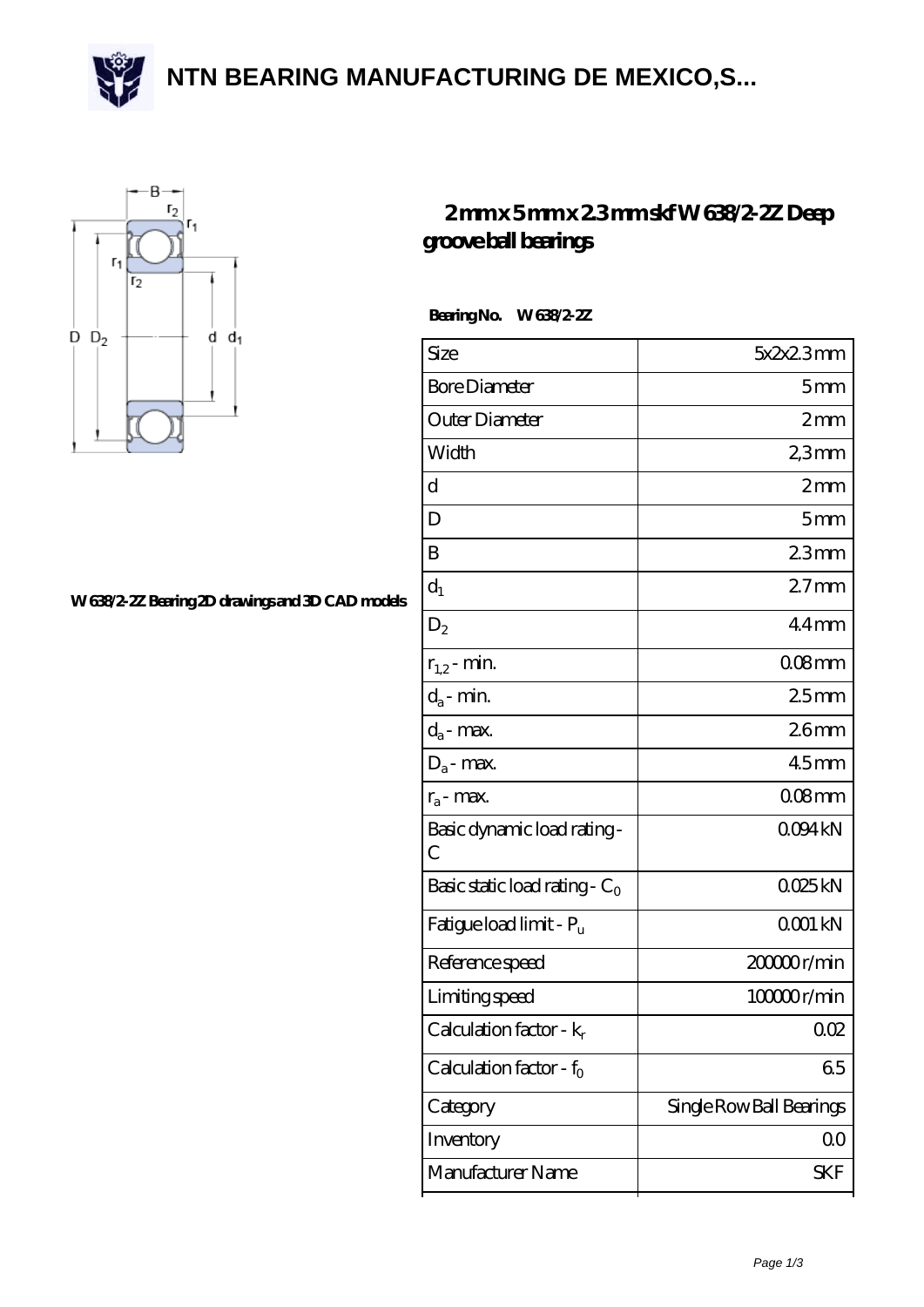

**[NTN BEARING MANUFACTURING DE MEXICO,S...](https://m.accentuatehardwoodfloors.com)**

| Minimum Buy Quantity               | N/A                                                                                                                                                                                                                            |
|------------------------------------|--------------------------------------------------------------------------------------------------------------------------------------------------------------------------------------------------------------------------------|
| Weight / Kilogram                  | Ω                                                                                                                                                                                                                              |
| Product Group                      | <b>BOO308</b>                                                                                                                                                                                                                  |
| Enclosure                          | 2 Metal Shields                                                                                                                                                                                                                |
| Precision Class                    | ABEC 1   ISO PO                                                                                                                                                                                                                |
| Maximum Capacity / Filling<br>Slot | No                                                                                                                                                                                                                             |
| Rolling Element                    | <b>Ball Bearing</b>                                                                                                                                                                                                            |
| Snap Ring                          | No                                                                                                                                                                                                                             |
| Internal Special Features          | No                                                                                                                                                                                                                             |
| Cage Material                      | Stainless Steel                                                                                                                                                                                                                |
| <b>Internal Clearance</b>          | CO-Medium                                                                                                                                                                                                                      |
| Inch - Metric                      | Metric                                                                                                                                                                                                                         |
| Long Description                   | 2MM Bore; 5MM Outside<br>Diameter, 23MM Outer<br>Race Width; 2Metal<br>Shields; Ball Bearing; ABEC<br>1   ISO PO, No Filling Slot;<br>No Snap Ring, No Internal<br>Special Features,<br>CO Medium Internal<br>Clearance; Stain |
| Other Features                     | Deep Groove                                                                                                                                                                                                                    |
| Category                           | Single Row Ball Bearing                                                                                                                                                                                                        |
| <b>UNSPSC</b>                      | 31171504                                                                                                                                                                                                                       |
| Harmonized Tariff Code             | 8482105068                                                                                                                                                                                                                     |
| Noun                               | Bearing                                                                                                                                                                                                                        |
| <b>Keyword String</b>              | Ball                                                                                                                                                                                                                           |
| Manufacturer URL                   | http://www.skf.com                                                                                                                                                                                                             |
| Manufacturer Item Number           | W638/2-2Z                                                                                                                                                                                                                      |
| Weight/LBS                         | 0003                                                                                                                                                                                                                           |
| Outer Race Width                   | 0091 Inch   23 Millimeter                                                                                                                                                                                                      |
| Outside Diameter                   | 0.197 Inch   5 Millimeter                                                                                                                                                                                                      |
| Bore                               | Q079Inch   2 Millimeter                                                                                                                                                                                                        |
| Inner Race Width                   | OInch   OMillimeter                                                                                                                                                                                                            |
|                                    |                                                                                                                                                                                                                                |